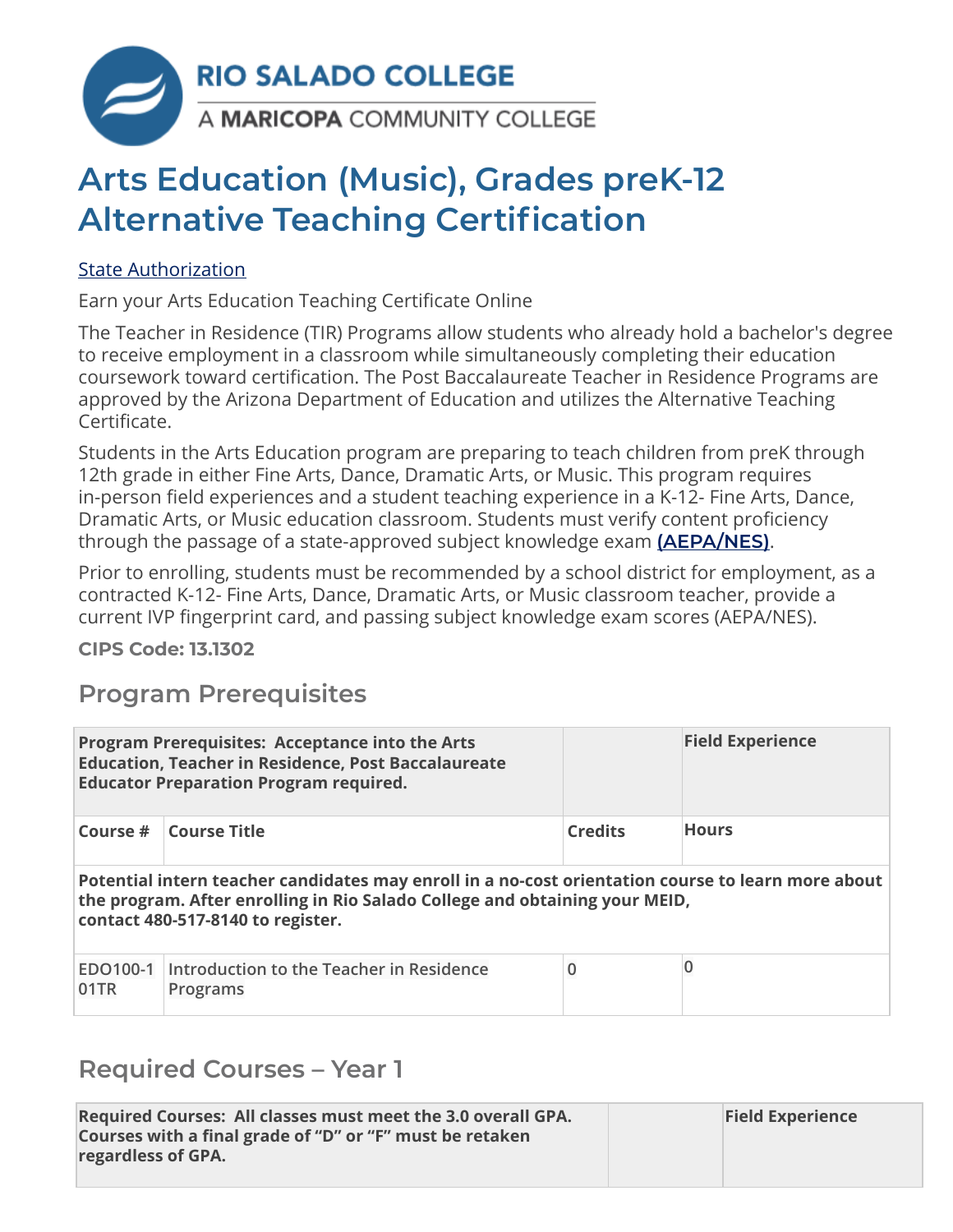| <b>Start</b><br><b>Date</b> | Course #                                    | <b>Course Title</b>                                                                                                                                                                                                  | <b>Credits</b>           | <b>Hours</b>                             |
|-----------------------------|---------------------------------------------|----------------------------------------------------------------------------------------------------------------------------------------------------------------------------------------------------------------------|--------------------------|------------------------------------------|
| Sem 1                       | <b>EDU276</b>                               | <b>Classroom Management and Behavioral</b><br>Analysis                                                                                                                                                               | 3                        | 5 hours                                  |
| Sem 1                       | <b>EDU239</b><br><b>OR</b><br><b>EDU240</b> | <b>Structured English Immersion Grades K-12</b><br>OR<br><b>Structured English Immersion Grades 6-12</b><br>45-clock hour workshop credit certificate<br>from an approved vendor (Transcript<br>evaluation required) | $0 - 3$                  | $\Omega$                                 |
| Sem 1                       | EFE263AC                                    | Intern Certificate Student Teaching Lab<br>K-12 - Music Education I                                                                                                                                                  | 3                        | <b>Employment Teaching</b><br>K-12 Music |
| Sem <sub>2</sub>            | EDU263AB OR                                 | <b>EDU263AA Music Methods and Curriculum</b><br><b>Development for Elementary</b><br><b>Music Methods and Curriculum</b><br><b>Development for Secondary</b>                                                         | $\overline{\mathcal{A}}$ | 4 hours                                  |
| Sem <sub>2</sub>            |                                             | <b>EDU287AA Master Teacher Seminar</b><br>I: Standards-Based Instruction                                                                                                                                             | 1                        | $\Omega$                                 |
| Sem <sub>2</sub>            | EFE263AD                                    | Intern Certificate Student Teaching Lab<br>K-12 - Music Education II                                                                                                                                                 | 3                        | <b>Employment Teaching</b><br>K-12 Music |

## **Required Courses – Year 2**

| Level 2 Prerequisites: Successful completion of year 1 courses<br>and 3.0 overall GPA. Courses with a final grade of "D" or "F"<br>must be retaken regardless of GPA. |                                                    |                                                                                                                                                 |                | <b>Field Experience</b>                  |
|-----------------------------------------------------------------------------------------------------------------------------------------------------------------------|----------------------------------------------------|-------------------------------------------------------------------------------------------------------------------------------------------------|----------------|------------------------------------------|
| <b>Start</b><br><b>Date</b>                                                                                                                                           | Course #                                           | <b>Course Title</b>                                                                                                                             | <b>Credits</b> | <b>Hours</b>                             |
| Sem <sub>3</sub>                                                                                                                                                      | <b>EDU263AB</b>                                    | EDU263AA Music Methods and Curriculum Development 4<br>for Elementary<br>OR<br><b>Music Methods and Curriculum Development</b><br>for Secondary |                | 4 hours                                  |
| Sem 3                                                                                                                                                                 | EFE263AE                                           | Intern Certificate Student Teaching Lab K-12<br>- Music Education III                                                                           | 3              | <b>Employment Teaching</b><br>K-12 Music |
| Sem 4                                                                                                                                                                 | <b>POS 220</b><br><b>POS 221</b><br><b>POS 222</b> | U.S. and AZ Constitution (3 cr)<br><b>OR</b><br>Arizona Constitution (1 cr)<br><b>AND</b><br>U.S. Constitution (2 cr)<br><b>OR</b>              | $0 - 3$        | 0                                        |